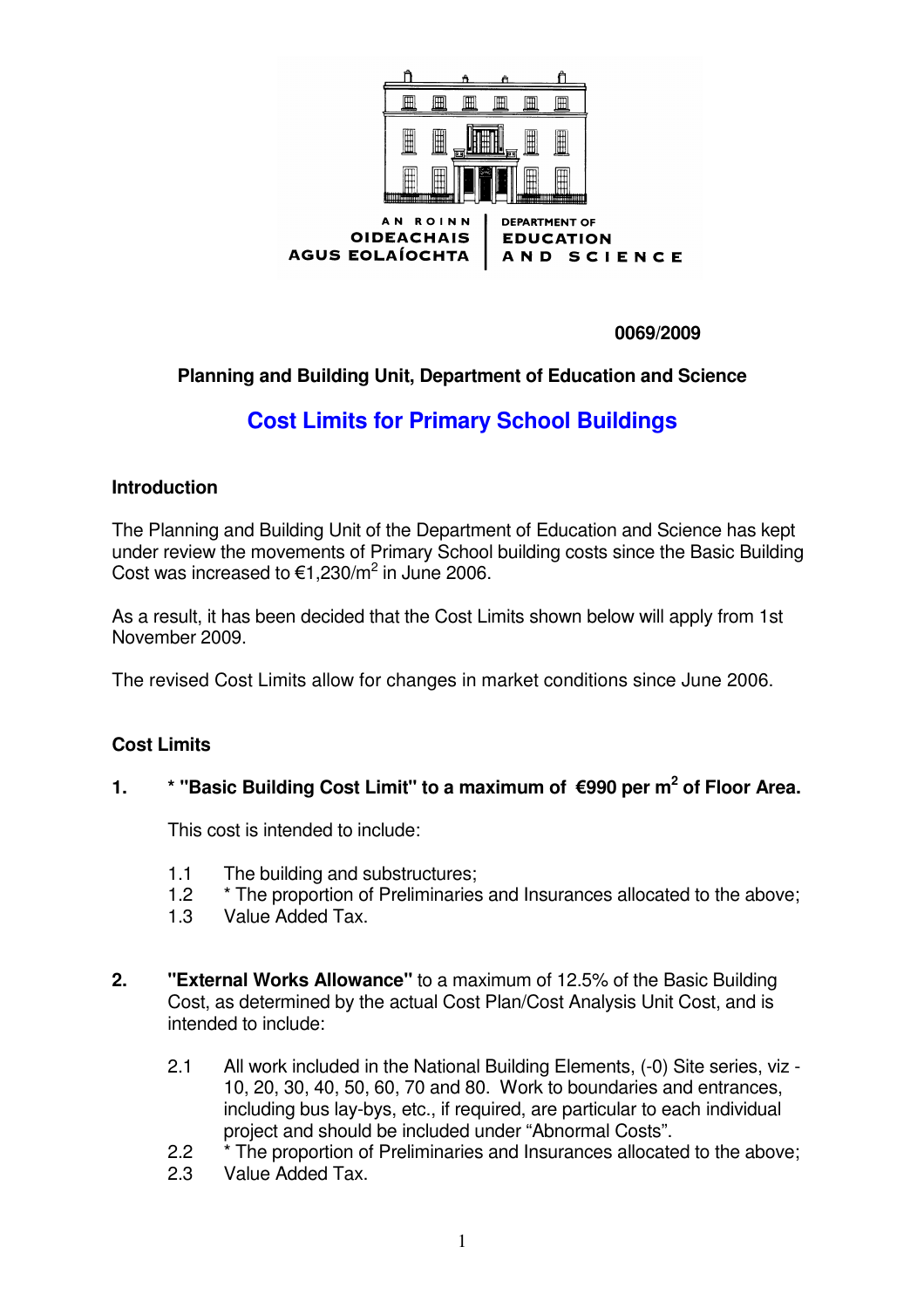#### **3. "Abnormal Costs"**

The BBC and EWA are deemed to cover the cost of the project. If the Design Team considers that costs in excess of the BBC and EWA are involved, they should be submitted to the Building Unit for a decision on whether they are eligible for inclusion in the project as ABNORMAL COSTS (refer to Design Team Procedures 2007 \*).

### **4. Refurbishment Works in Existing Buildings**

Where refurbishment work in existing buildings forms part of the brief, these works should not be included under "Abnormal Costs" but instead shall be costed and included separately in the Cost Plan and the floor area affected by these works stated.

#### **5. Notes**

- 1. The Cost Limits apply to all Primary School buildings.
- 2. It should be noted that the Basic Building Cost and External Works Allowance are MAXIMUM amounts and that all Elements of the project must represent a proper value-for-money evaluation.
- 3. For extension projects the External Works Allowance is generally under 10% of the Basic Building Cost.
- 4. When applying the Cost Limits, it should be noted that the Basic Building Cost and the External Works Allowance are two distinct Cost Limits. They should not be added together to form an overall cost limit in the process of Cost Planning or the Analysis of Tenders.
- 5. \* The Department of Finance Public Works Contracts specifically exclude the use of contingencies in building contracts. Consequently the Design Team must ensure that appropriate cost provision is made for design development throughout the design stages of a project and that the works are fully designed and detailed before going to tender.
- 6. All Drainage beneath the Building Ground Floor slab and all Services (Piped and Ducted) to the Building point-of entry should be included, where appropriate, in Elements (50) and (60) of the External Works Allowance.
- 7. The following items are part of either built-in Furniture or Equipment costs and consequently are excluded from the Basic Building Cost limit: 7.1 Joinery fittings and furniture;
	- 7.2 Blackboards, notice boards and pin boards;
	- 7.3 Shelving;
	- 7.4 Curtains and blinds;
	- 7.5 Cloakroom fittings and lockers;
	- 7.6 Sanitary fittings, traps, taps and other fittings which are part of 7.1 above;
	- 7.7 Equipment.